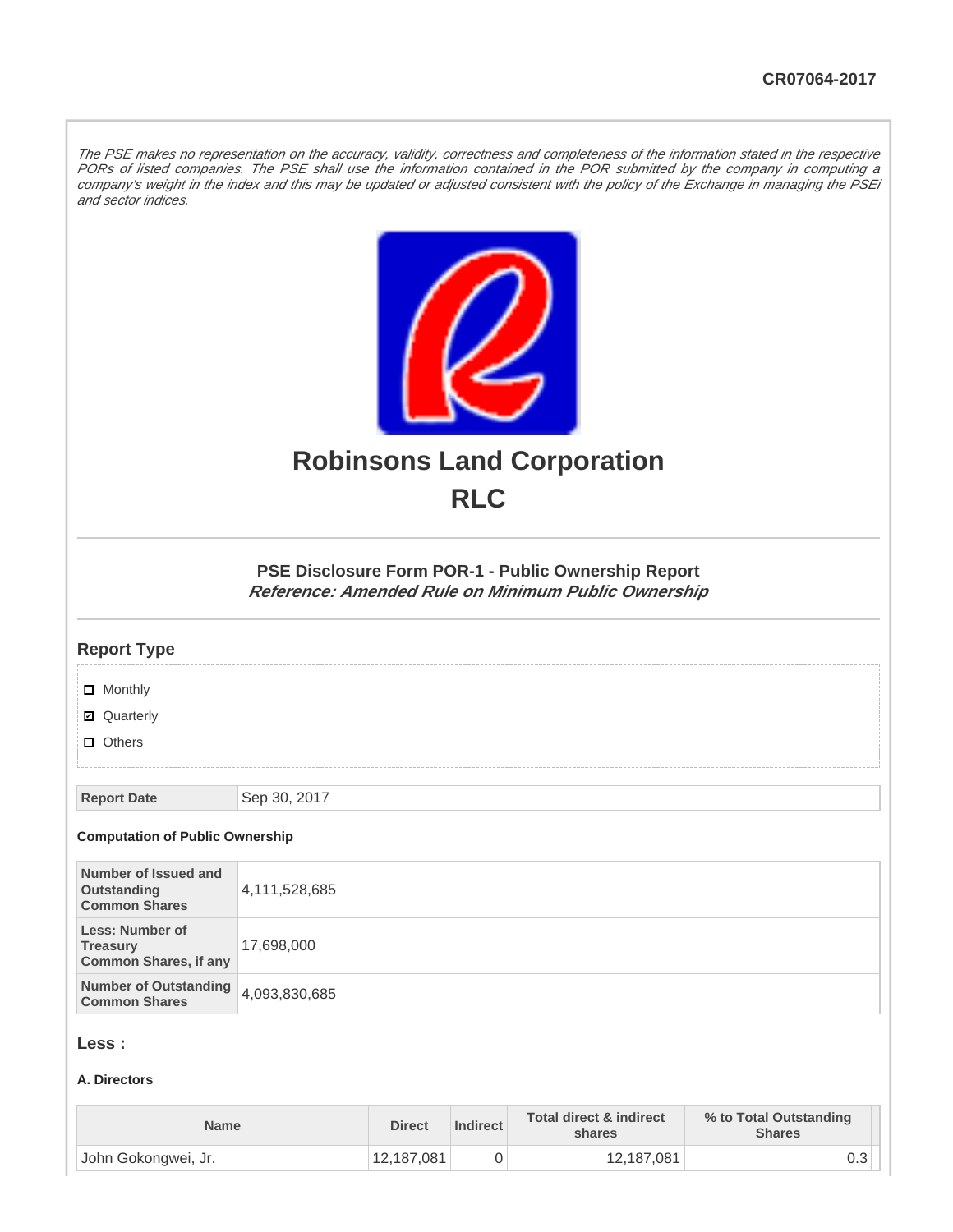| John L. Gokongwei, Jr.                        | 450,000    | $\Omega$ | 450,000    | 0.01 |
|-----------------------------------------------|------------|----------|------------|------|
| Elizabeth Y. Gokongwei &/or John<br>Gokongwei | 1,482,000  | $\Omega$ | 1,482,000  | 0.04 |
| James L. Go                                   | 1,685,994  | $\Omega$ | 1,685,994  | 0.04 |
| Lance Y. Gokongwei                            | 804,001    | $\Omega$ | 804,001    | 0.02 |
| Frederick D. Go                               | 700,001    | $\Omega$ | 700,001    | 0.02 |
| Robina Y. Gokongwei-Pe                        | 540,000    | $\Omega$ | 540,000    | 0.01 |
| Patrick Henry C. Go                           | 10,000     | $\Omega$ | 10,000     |      |
| Johnson Robert G. Go, Jr.                     |            | $\Omega$ |            |      |
| Artemio V. Panganiban                         | 25,001     | $\Omega$ | 25,001     |      |
| Roberto F. De Ocampo                          |            | $\Omega$ |            |      |
| Emmanuel C. Rojas, Jr.                        | 901        | $\Omega$ | 901        | U    |
| Omar Byron T. Mier                            |            | $\Omega$ |            |      |
|                                               | 17,884,982 | $\Omega$ | 17,884,982 | 0.44 |

#### **B. Officers**

| <b>Name</b>                          | <b>Direct</b> | <b>Indirect</b> | <b>Total direct &amp; indirect shares</b> | % to Total Outstanding Shares |
|--------------------------------------|---------------|-----------------|-------------------------------------------|-------------------------------|
| Faraday D. Go                        | $\Omega$      | $\Omega$        | 0                                         | O                             |
| Arlene G. Magtibay                   | $\Omega$      | $\Omega$        | 0                                         | O                             |
| Corazon L. Ang Ley                   | 0             | $\Omega$        | 0                                         | 0                             |
| Elizabeth Kristine D. Gregorio       | $\Omega$      | $\Omega$        | 0                                         | 0                             |
| Henry L. Yap                         | 90,000        | $\Omega$        | 90,000                                    | O                             |
| Ma. Socorro Isabelle V. Aragon-Gobio | $\Omega$      | $\Omega$        | $\Omega$                                  |                               |
| Kerwin Max S. Tan                    | $\Omega$      | $\Omega$        | 0                                         |                               |
| Bach Johann M. Sebastian             | $\Omega$      | $\Omega$        | $\Omega$                                  | O                             |
| Cecilia M. Pascual                   | $\Omega$      | $\Omega$        | 0                                         | Ω                             |
| Emmanuel G. Arce                     | $\Omega$      | 0               | 0                                         | 0                             |
| Constantino C. Felipe                | $\Omega$      | $\Omega$        | $\Omega$                                  | 0                             |
| Sylvia B. Hernandez                  | $\Omega$      | $\Omega$        | 0                                         | $\cup$                        |
| Catalina M. Sanchez                  | $\Omega$      | $\Omega$        | 0                                         | O                             |
| Anna Kathrina B. Cipriano            | $\Omega$      | $\Omega$        | $\Omega$                                  | $\cup$                        |
| Rosalinda F. Rivera                  | 0             | 0               | 0                                         | $\Omega$                      |
| Arlene S. Denzon                     | $\Omega$      | $\Omega$        | 0                                         | 0                             |
|                                      | 90,000        | 0               | 90,000                                    | 0                             |

# **C. Principal/Substantial Stockholders**

| <b>Name</b>              | <b>Direct</b> | <b>Indirect</b> | Total direct & indirect shares | % to Total Outstanding Shares |
|--------------------------|---------------|-----------------|--------------------------------|-------------------------------|
| JG Summit Holdings, Inc. | 2.496.114.787 |                 | 2,496,114,787                  | 60.97                         |
|                          | 2.496.114.787 |                 | 2,496,114,787                  | 60.97                         |

# **D. Affiliates**

| <b>Name</b> | <b>Direct</b> | <b>Indirect</b> | Total direct & indirect shares | % to Total Outstanding Shares |
|-------------|---------------|-----------------|--------------------------------|-------------------------------|
|             |               |                 |                                |                               |
|             |               |                 |                                |                               |